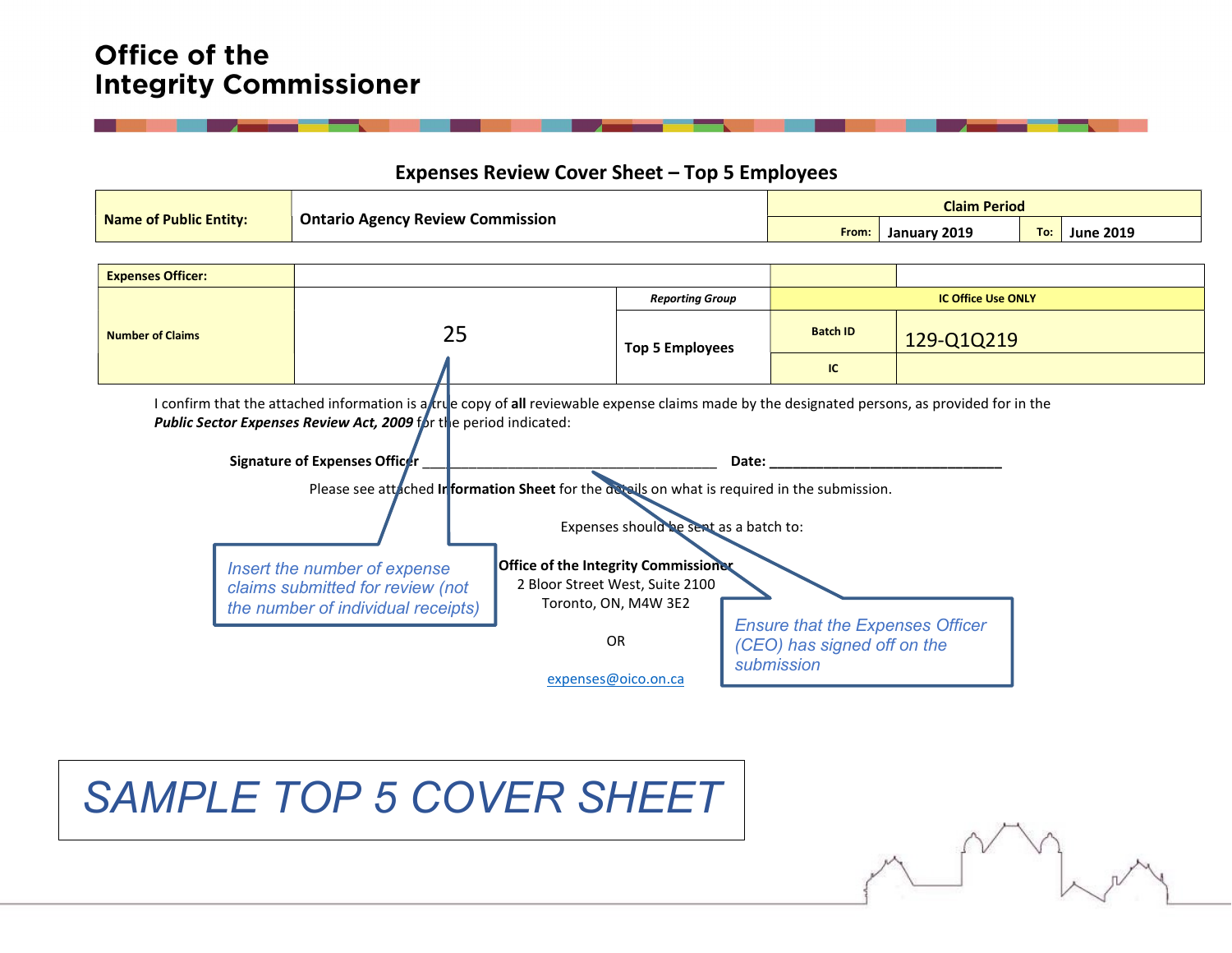|                        |                                         | <b>Claim Period</b> |                 |     |                  |  |
|------------------------|-----------------------------------------|---------------------|-----------------|-----|------------------|--|
| Name of Public Entity: | <b>Ontario Agency Review Commission</b> | From:               | 2019<br>Januarv | To: | <b>June 2019</b> |  |

# PART I – Top 5 Submission Summary

| <b>Name</b>   | <b>Position</b>   | <b>Total</b><br>expenses<br>claimed | Corporate<br>credit card  | Location<br>where<br>employee is<br>based | Have the expenses<br>of this person<br>already been<br>reviewed as a<br>designated<br>executive? |             | Is this person governed<br>by a collective<br>agreement?<br>(please provide copy) |           |
|---------------|-------------------|-------------------------------------|---------------------------|-------------------------------------------|--------------------------------------------------------------------------------------------------|-------------|-----------------------------------------------------------------------------------|-----------|
| John Travel   | VP, Marketing     | \$8955.00                           | $\boxtimes$ Yes $\Box$ No | Toronto                                   | ☑<br>Yes                                                                                         | $\sqcap$ No | $\Box$ Yes                                                                        | ⊠ No      |
| Jane Air      | Director, Sales   | \$8850.00                           | ⊠ Yes □ No                | Toronto                                   | $\prime$ $\Box$ Yes                                                                              | ⊠ No        | $\Box$ Yes                                                                        | ⊠ No      |
| Peter Road    | Director, Finance | \$7482.00                           | ⊠ Yes □ No                | Toronto                                   | $\Box$ Yes                                                                                       | ⊠ No        | ⊠ Yes                                                                             | $\Box$ No |
| Anne Rail     | Director, H.R.    | \$7000.25                           | $\boxtimes$ Yes $\Box$ No | North Bay                                 | $\Box$ Yes                                                                                       | ⊠ No        | $\Box$ Yes                                                                        | ⊠ No      |
| Jason Shuttle | Manager, Sales    | \$6989.00                           | ⊠ Yes □ No                | Kingston                                  | $\Box$ Yes                                                                                       | ⊠ No        | Yes<br>$\Box$                                                                     | ⊠ No      |

If one of the Top 5 employees is part of the Senior Management Team and has submitted their expenses in the quarterly submissions, they do not need to be resubmitted.

List their name on the summary, identify that they have already been reviewed as a designated executive and only submit the expenses for the remaining Top 5 Employees. You do not need to replace them with another employee.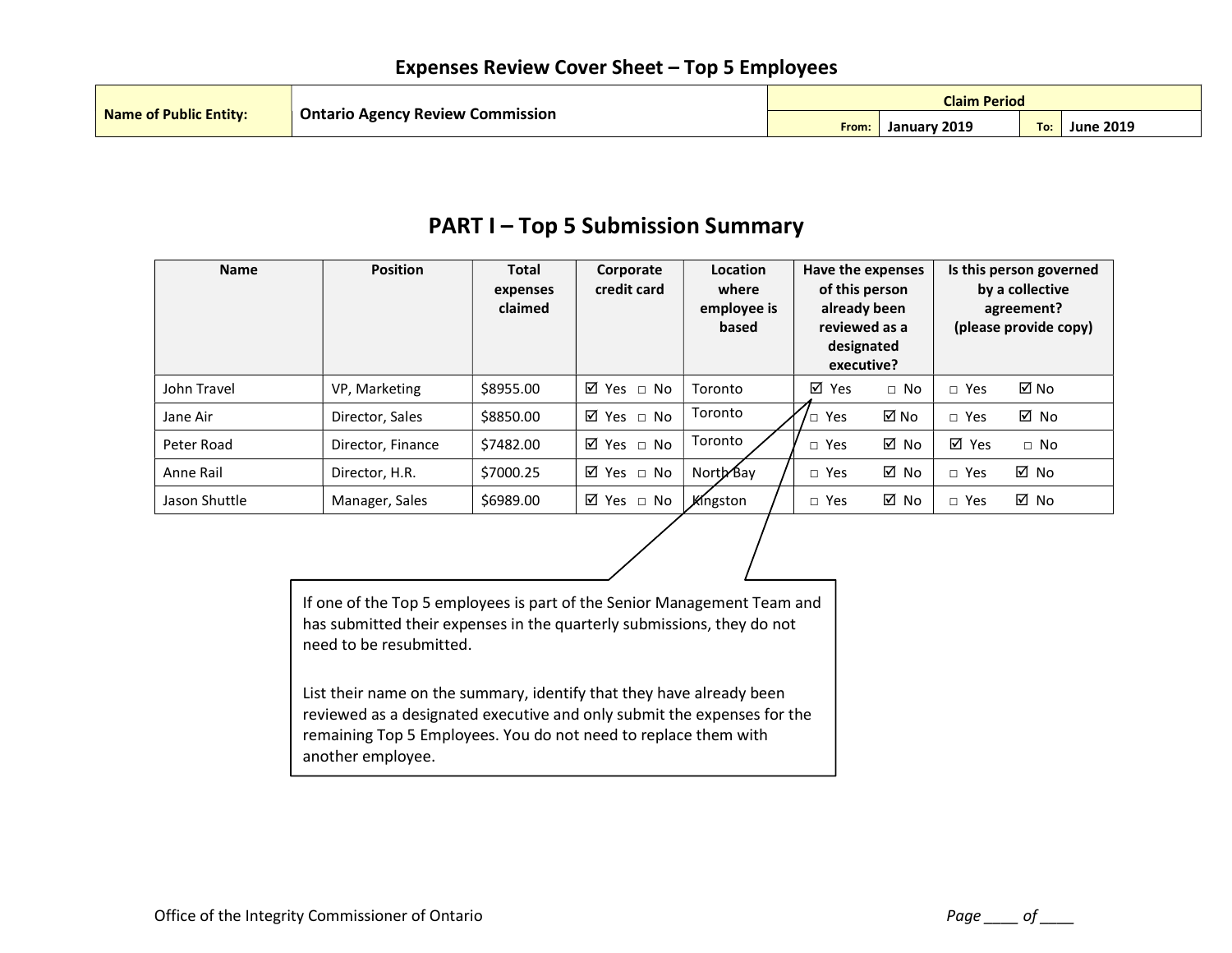|                               |       | <b>Claim Period</b> |     |  |
|-------------------------------|-------|---------------------|-----|--|
| <b>Name of Public Entity:</b> | From: |                     | To: |  |

# PART II – Expense Claim Details

\* Please list one expense report on each line (do not list each expense separately)

| <b>Name</b> | Description of trip /     | <b>Amount of claim</b>                   | <b>Travel Pre-</b>                              | <b>IC Office Use ONLY</b> |      |               |
|-------------|---------------------------|------------------------------------------|-------------------------------------------------|---------------------------|------|---------------|
|             | hospitality or claim      | (including<br>centrally billed<br>items) | <b>Approval attached</b><br>(If applicable) Y/N | Claim ID#                 | Info | <b>Review</b> |
|             | Expense Report #1         |                                          |                                                 |                           |      |               |
|             | July Visa Statement       |                                          |                                                 |                           |      |               |
| Jane Air    | Local Meeting,            | \$2500.00                                | Yes                                             | 129-Q1Q219-01             |      | <b>RV</b>     |
|             | CGTY Conference-Ottawa    |                                          |                                                 |                           |      |               |
|             | Remote Office visits      |                                          |                                                 |                           |      |               |
|             | Expense Report #2         |                                          |                                                 |                           |      |               |
|             | Cash Expenses             |                                          |                                                 |                           |      |               |
| Jane Air    | Mileage                   | \$234.98                                 | Yes                                             | 129-Q1Q219-02             |      | <b>RV</b>     |
|             | Meal Allowances - Ottawa  |                                          |                                                 |                           |      |               |
|             | Parking                   |                                          |                                                 |                           |      |               |
|             | Expense Report #3         |                                          |                                                 |                           |      |               |
| Jane Air    | August Visa Statement     | \$14.00                                  | n/a                                             | 129-Q1Q219-03             |      | <b>RV</b>     |
|             | Parking                   |                                          |                                                 |                           |      |               |
|             | Expense Report #4         |                                          |                                                 |                           |      |               |
| Jane Air    | September Visa Statement  | \$1452.00                                | Yes                                             | 129-Q1Q219-04             |      | <b>RV</b>     |
|             | Calgary-OTTV Meeting      |                                          |                                                 |                           |      |               |
|             | Expense Report #5         |                                          |                                                 |                           |      |               |
|             | Cash Expenses             |                                          |                                                 |                           |      |               |
| Jane Air    | Mileage                   | \$127.20                                 | Yes                                             | 129-Q1Q219-05             |      | <b>RV</b>     |
|             | Meal Allowances - Calgary |                                          |                                                 |                           |      |               |
|             |                           |                                          |                                                 |                           |      |               |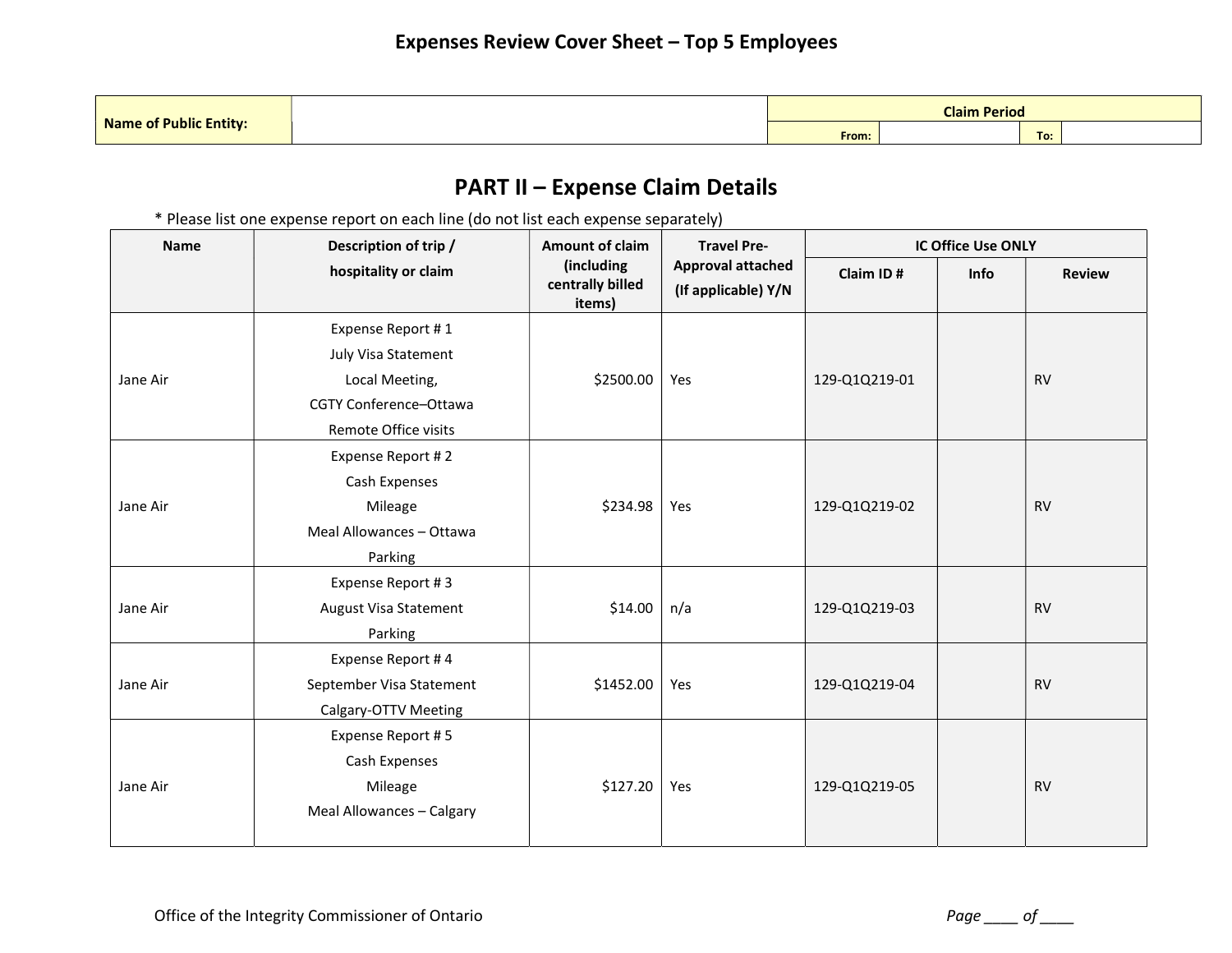| <b>Name</b> | Description of trip /                                                                    | <b>Amount of claim</b>                    | <b>Travel Pre-</b>                              | <b>IC Office Use ONLY</b> |             |               |
|-------------|------------------------------------------------------------------------------------------|-------------------------------------------|-------------------------------------------------|---------------------------|-------------|---------------|
|             | hospitality or claim                                                                     | (including)<br>centrally billed<br>items) | <b>Approval attached</b><br>(If applicable) Y/N | Claim ID#                 | <b>Info</b> | <b>Review</b> |
| Peter Road  | Expense Report #1<br>July Visa Statement<br>Conference - Madrid<br><b>Local Meetings</b> | \$5500.00                                 | Yes                                             | 129-Q1Q219-06             |             | <b>RV</b>     |
| Peter Road  | Expense Report #2<br>Cash Expenses<br>Meal - Allowance - Madrid<br>Taxis, mileage        | \$365.85                                  | Yes                                             | 129-Q1Q219-07             |             | <b>RV</b>     |
| Peter Road  | Expense Report #3<br>August Visa Statement<br>Parking                                    | \$27.00                                   | n/a                                             | 129-Q1Q219-08             |             | <b>RV</b>     |
| Peter Road  | Expense Report #4<br>Cash Expenses<br>Meal-Allowance - Peterborough                      | \$12.50                                   | Yes                                             | 129-Q1Q219-09             |             | <b>RV</b>     |
| Peter Road  | Expense Report #4<br>Cash Expenses<br>Meal-Allowance - Peterborough                      | \$12.50                                   | Yes                                             | 129-Q1Q219-09             |             | <b>RV</b>     |

Continue with a new line for each expense report.

#### Centrally Billed Items

In the case of a centrally billed item- You may add the item manually to the total of an expense report or list it as a separate line item.

e.g. If the agency paid for a hotel room (\$150.00) for Jane Air on Expense Report #1 - you can add the \$150.00 to the expense report and list it as \$2650.00 (\$2500.00+ \$150.00) and included the invoice with that expense report in the submission. Alternatively, you can list the hotel as a separate line item for the claimant.